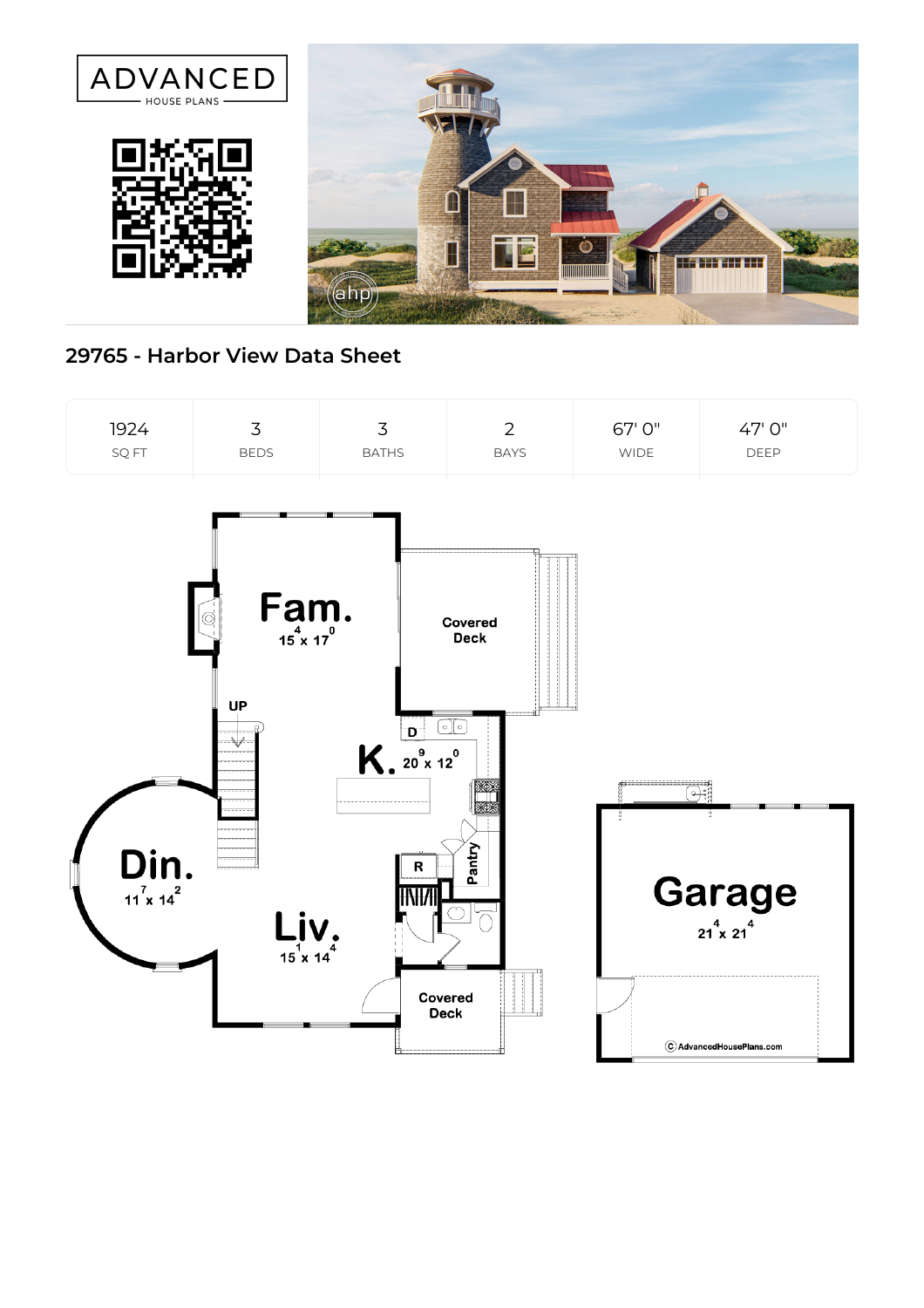

## **Construction Specs**

| Layout                                                                        |                |
|-------------------------------------------------------------------------------|----------------|
| Bedrooms                                                                      | 3              |
| Bathrooms                                                                     | 3              |
| Garage Bays                                                                   | $\overline{2}$ |
| <b>Square Footage</b>                                                         |                |
| Main Level                                                                    | 1063 Sq. Ft.   |
| Second Level                                                                  | 861 Sq. Ft.    |
| Garage                                                                        | 484 Sq. Ft.    |
| <b>Total Finished Area</b>                                                    | 1924 Sq. Ft.   |
| <b>Exterior Dimensions</b>                                                    |                |
| Width                                                                         | 67' 0"         |
| Depth                                                                         | 47' 0"         |
| <b>Default Construction Stats</b><br>Stats are unique to the individual plan. |                |